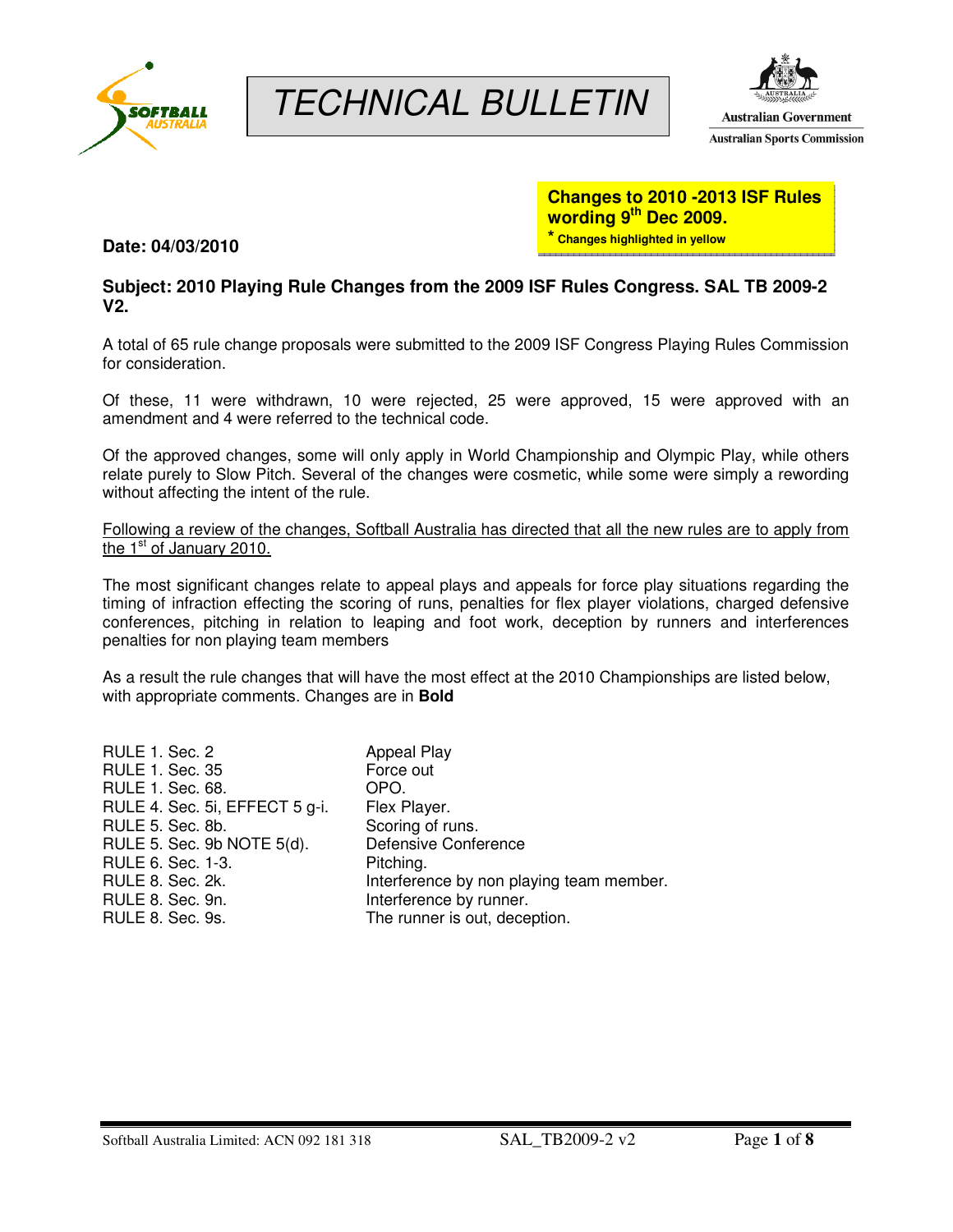





# **RULE 1. Sec. 2 APPEAL PLAY**

A live or dead ball appeal **is a play or situation on which an umpire cannot make a decision unless requested by a Manager, Coach or player of the non-offending team. A coach or manager may only make a dead ball appeal and only after stepping onto the playing field.** 

#### **Delete Exception**

If made by a fielder, the fielder must be in the infield when making the appeal. The appeal may not be made after any of the following has occurred:

**a.** A legal pitch has been thrown **or an illegal pitch has been called.**

#### EXCEPTION:

- 1. An appeal for the use of an Illegal Substitute, an Illegal Re-entry, a Replacement Player or Withdrawn Player (either leaving or returning to the line-up under the **Replacement Player Rule**) and not reporting to the umpire **can** be made at any time while such player is still in the game.
- 2. **An appeal for runners switching positions may be made any time until all such runners are in the dugout or the inning is over.**
- b**.** Same
- c. Same

Types of appeals.

- **1.**
- **2.**
- **.**

# **9. Runners switching positions**

Comment.

The new rule change clarifies an appeal and that runners switching bases at any time is illegal.

# **RULE 1 Sec. 35. FORCE OUT**

A force-out is an out which can be made only when a runner loses the right to the base which he is occupying because the batter becomes a batter-runner, and before the batter-runner or a succeeding runner has been put out. **On an appeal the force out is determined by the situation at the time of the appeal not at the time of the infraction.** 

*Comment.* 

*Currently the rules state that on an appeal you can still have a force out. It does not state when the force out is determined. The new rule stipulates that it is determined when the team appeals, not when the infraction occurred. Game situations change after the infraction and a force is now determined when the team appeals not when the infraction occurred.* 

*Clarification*

*On an appeal play, the force out is now determined by the situation at the time the appeal is made and not at the time of the infraction.* 

*A missed base on appeal in a force situation is still a force out.* 

*However if a base is missed in a force situation, and after the missed base but before the appeal, the batter-runner or a succeeding runner is put out then the missed base would not be considered a Force out. He is just out for missing the base.* 

# **RULE 1. Sec. 68. Offensive Player Only**

**An Offensive Player Only (OPO) is a player in the batting order that continues to play offence, but not defence, when the DP plays defence for that player rather than for the FLEX PLAYER for whom he is batting.**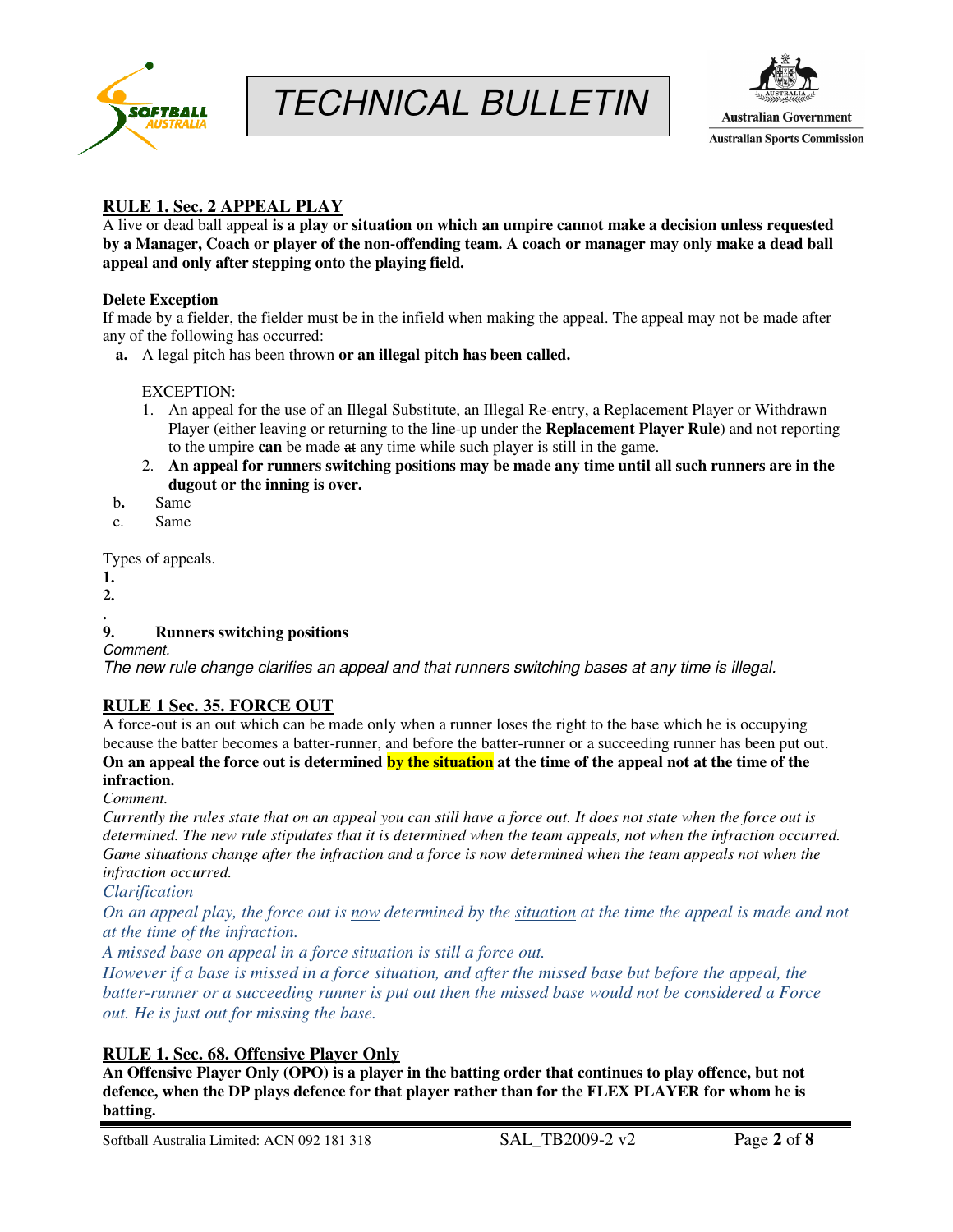





#### *Comment.*

*"Temporary DP" is a term used when an offensive player remains in the line-up but no longer plays defence because of the DP playing defence for other than the FLEX. The term used now is an "Offensive Player Only" and refers to the offence player batting only and not fielding as the DP Is fielding for them.* 

## **RULE 3. Sec. 1. The Official Bat**

- a. Shall be of one piece **construction, multi-piece permanently assembled or two piece interchangeable construction. If the bat is designed with interchangeable components it must meet the following criteria:** 
	- **1. Mating components must have a unique locking key to prevent uncertified equipment combinations in the field.**
	- **2. All component combinations must meet the same standards as if it were a portion of a one piece bat when combined or a portion of a one-piece bat if separated.**

#### *Comment.*

*Manufacturers are coming out with a safe two-piece bat designed to have interchangeable barrels. Both barrels and handles would have to bear the ISF approval logo.* 

# **RULE 3. Sec. 1. The Official Bat**

- k. If metal and not made of one-piece construction with the barrel end closed, shall have a rubber or vinyl plastic or other material insert approved by the ISF Equipment Standards Commission, firmly secured in the large end of the bat.
	- **1. The insert of the end cap shall be firmly and permanently sealed so it cannot be removed by anyone other than the manufacturer without damaging or destroying the end cap or barrel.**
	- **2. The bat shall be free of rattles.**
	- **3. The bat shall not have signs of tampering.**

*Note: A bat that is not free of rattles shall be considered an illegal bat. A bat that shows signs of tampering shall be considered an altered bat.* 

#### *Comment.*

*Amendments better define when a bat is official and legal.* 

#### **RULE 4. Sec. 5g. Players and Substitutes**

The DP may play defence at any position. Should the DP play defence for a player other than the FLEX, that player will continue to bat, but not play defence, and is NOT considered to have left the game. **This player is referred to as the offensive player only (OPO).**

*Comment* 

*See also comments for Rule .1 Sec. 68.* 

#### **RULE 4. Sec. 5i, EFFECT 5 g-i. Players and Substitutes**

The provisions of Rule 4 Sec 8 and penalties for violations apply. Placing the FLEX in a position in the batting order other than that of the starting DP, results in **the ejection of both the manager/coach (whose name appears on the line-up card) and the FLEX, or his substitute.** 

*Comment.* 

*Now there is a consistent penalty for the D.P. or the FLEX batting in a position which is illegal.* 

#### **RULE 4. Sec. 8g, Effect 2-4 note 2. Players and Substitutes**

NOTE 1: Should an Ineligible Player return to the game, it is declared a forfeit to the team not at fault. NOTE 2: **After an upheld appeal for an unreported substitute or an illegal re-entry, the original starting player or his substitute is considered to have left the game**.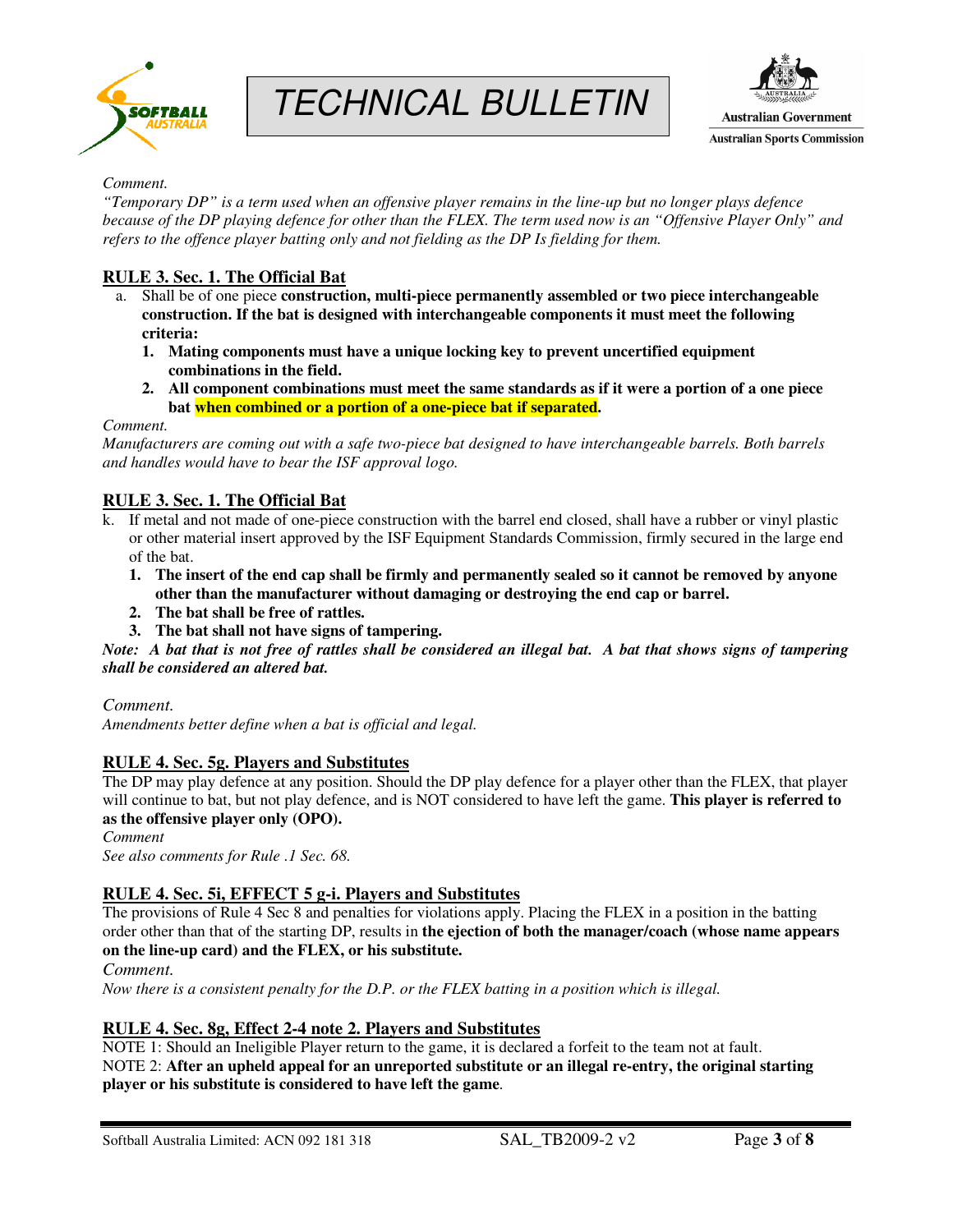





#### *Comment.*

*The status of the player entered during an unannounced substitute is not stated in the rule book. The fact that an illegal substitute takes place should constitute a substituted player. The fact that a player was found guilty of being unannounced means the substituted player is considered to have been in and left the game.* 

## **RULE 5. Sec. 8b. Scoring of runs**

b. A run shall not be scored if the *third and/or last* out of the inning is a result of

- 1. The batter-runner being put out before legally touching first base.
- 2. A runner being forced out (including on an appeal play) due to the batter becoming a batter-runner.

#### *EXCEPTION to Sec 8b2:*

*If, prior to an appeal play on a forced runner for missing a base, a succeeding forced runner is called out, thereby removing the force situation, the ruling on the appealed runner becomes a 'Time Play'. This ruling would then be judged at the time of the appeal, rather than at the time of the infraction, so any runner who had scored PRIOR to the appeal MAY count.* 

#### *Comment.*

*Eliminates the word "third out" and now says no run counts if the last out is the result of anything listed in the Rule. Previously it stated third out. We allow appeals after the third out to eliminate runs and re-instate the batting order. This new change makes any of the items listed in 8b 1-5 a reason to eliminate a run, also an appeal on a force out is determined at the time of the appeal not the time of the infraction. Also see clarification in Rule 1 sec35.* 

#### **RULE 5. Sec. 9b NOTE 5(d). Charged Conferences**

5. It is not a charged conference for the defence if:

**(d) The manager or coach makes a substitution for the pitcher.** 

*Comment:* 

*The manager or coach may talk with the pitcher prior or after the change.* 

#### **RULE 6. Sec. 1-3. Pitching**

Sec. 1. PRELIMINARIES.

Before commencing the delivery (pitch), the pitcher

- a. Same.
- b. Same.
- c. Same.
- d. Same.
- e. Must, after taking the signal, bring his whole body to a full and complete stop with the ball in the **hand or glove with both held together** in front of the body. This position must be held for **not less than** two (2) seconds and not more than five (5) seconds before releasing the ball. .............

Sec. 2. STARTING THE PITCH.

The pitch starts **when one hand is taken off the ball or the pitcher makes any motion that is part of his windup**.

Sec. 3. LEGAL DELIVERY.

- a. Same.
- b. Same.
- c. Same.
- d. Same.
- e. Same.
- f. Same.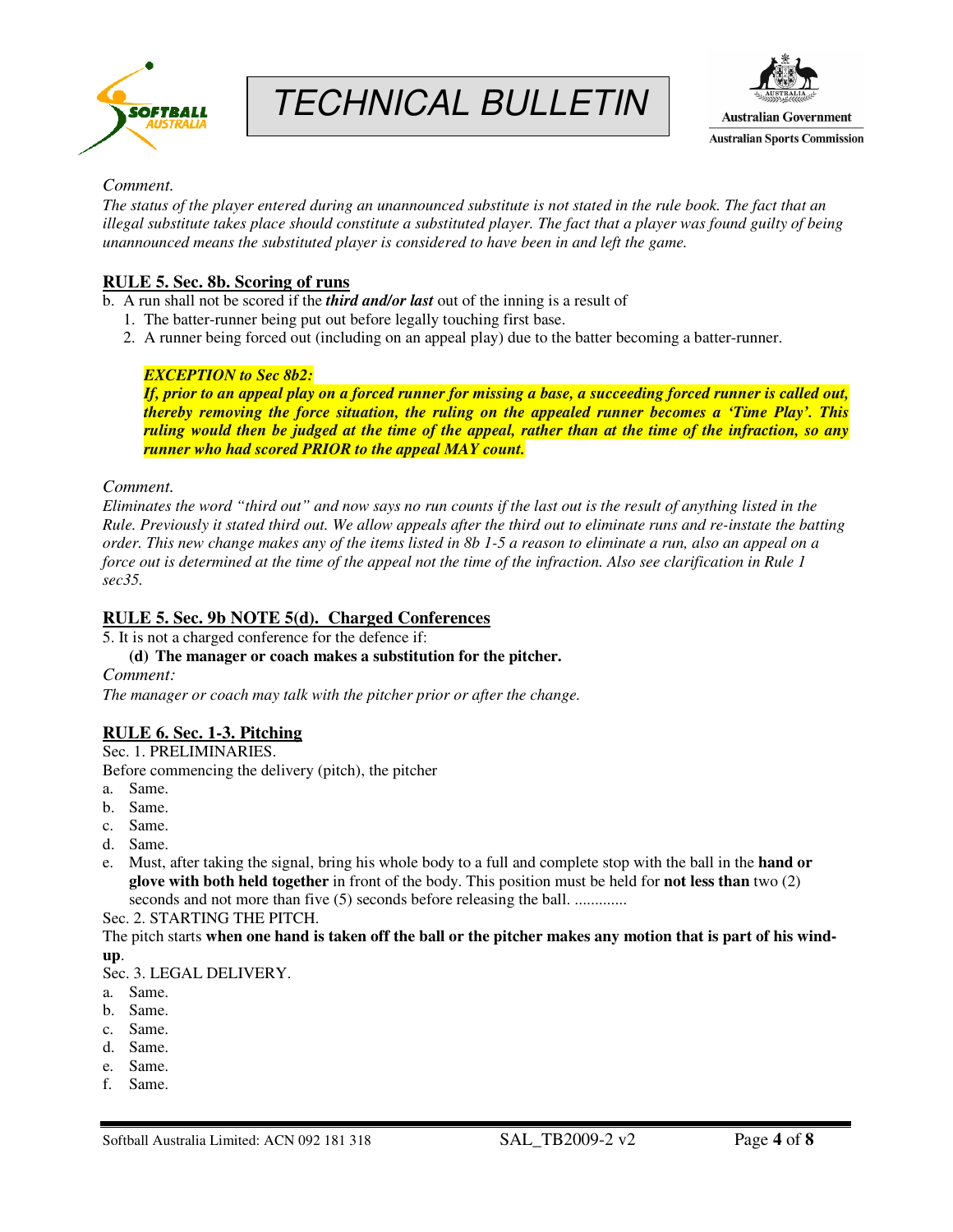





- g. Both feet must remain in contact with the pitcher's plate at all times prior to the forward step **and the pivot foot must remain motionless at all times before the start of the pitch. (See 6-2)**
- h. (new) **The pivot foot may remain in contact with the pitcher's plate at all times before the forward drag, leap or hop.**
- i. In the act of delivering the ball, the pitcher **may** take one step **with the leading, non-pivot foot** simultaneous with the release of the ball. The step must be forward toward the batter and within the 61.0 cm (24 inch) length of the pitcher's plate.

#### NOTE to Sec 3i:

It is not a step if the pitcher slides *either* foot across the pitcher's plate, provided contact is maintained with the plate *and there is no movement backwards of the non-pivot (stepping) foot*. Lifting the pivot foot off the pitcher's plate and returning it to the plate, creating a rocking motion, is an illegal act.

j. The pivot foot **must** remain in contact with, or may push off and drag away from the pitcher's plate **or be airborne** prior to the stepping (non-pivot) foot touching the ground, provided the pivot foot remains in contact with the ground.

**NOTE: It is legal to drag, leap or hop and then land and throw as long as the original push starts from the pitcher's plate. It is not legal to step off with the pivot foot and then drag, leap, or hop and throw.** 

- j. Pushing off with the pivot foot from a place other than the pitcher's plate before the stepping (non-pivot) foot has left the plate is considered a "crow hop" and is illegal.
- k. (new) **The pitcher shall not push off from a place other than the pitcher's plate prior to separating his hands.**
- l. Same.
- m Same.
- n Same.
- *Comment:*

*Suggests the ball can be in either hand while holding them together and reconfirms the 2 second rule. Rules that the pitch starts when the hands are separated or the pitcher makes any motion to pitch.* 

*Enforces the feet must remain in contact with the pitching plate at all times. Note: lifting of the heel or toes is legal as long as the foot does not move forward and break contact with the plate.* 

*Allows leaping, dragging and hopping, and replanting as long as the first push off was from the pitching plate and the hands are separated when he lands and pushes.* 

*As the pitcher pushes from the pitcher's plate the hands must be separated. They cannot be joined in the glove and all movement of the pitching arm must be continuous.* 

#### *Special Comment:*

*The interpretation, application and inconsistency of policing the pitching rule has caused considerable concern to Federations around the world for many years. This has particularly been the case in the perceived leniency in applying penalties for infractions of the pitching rules in male play compared to female play.* 

*As a result, several Federations submitted various proposals to the ISF Rules Commission to amend/alter/change/delete different components of the pitching rule, including to have separate rules for male & female play.* 

*These, in the main, were rejected after discussion at ISF, and in turn Softball Australia Limited (SAL), and it was viewed it would be desirous for the entire pitching rule to be enforced consistently across all genders internationally.*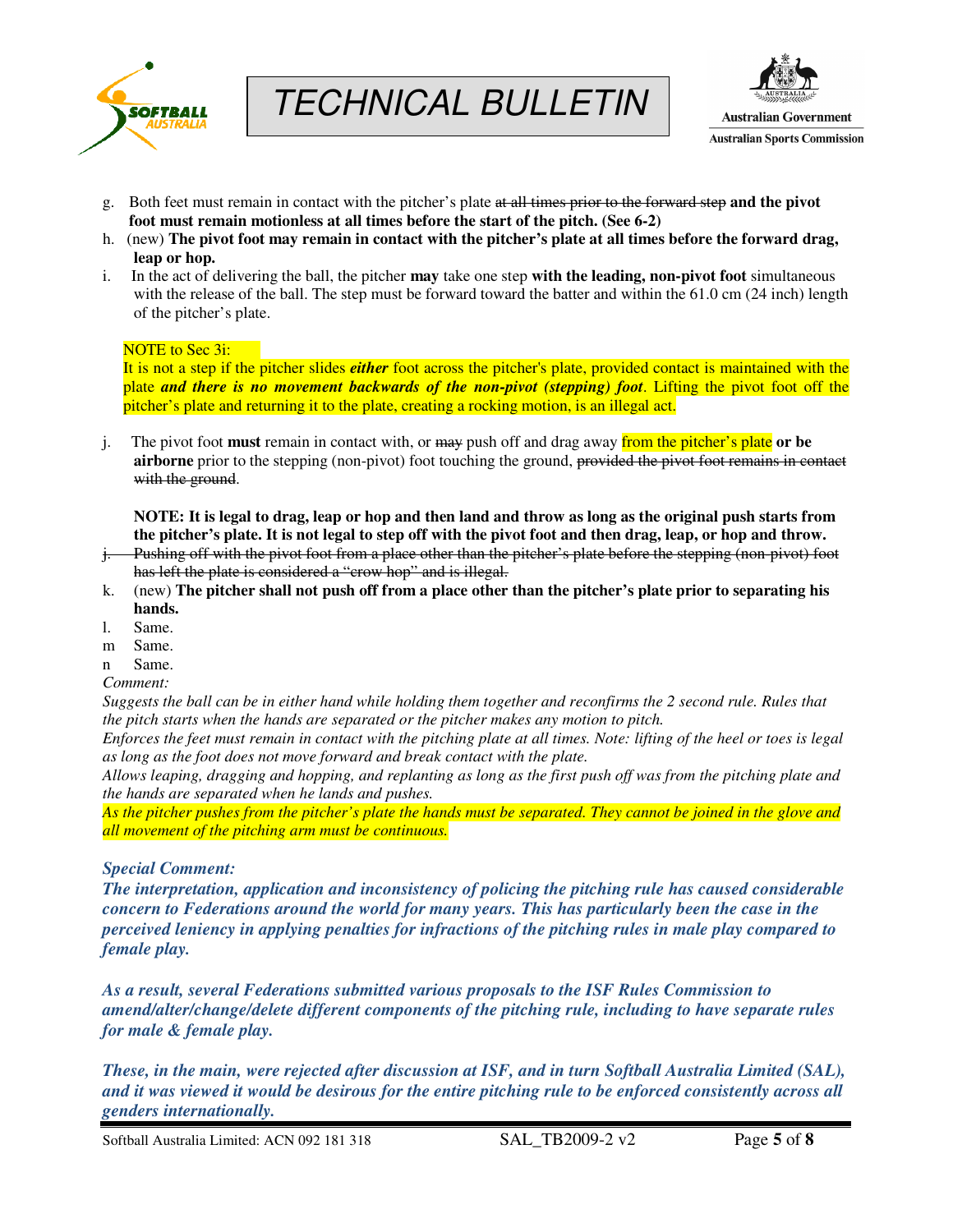

# TECHNICAL BULLETIN



*The now approved changes to the pitching rule were seen by the ISF Rules Commission as the best 'fit' to achieve this consistency internationally.* 

*Following this decision, and in particular noting the strict enforcement of the pitching rules at the recent 2009 Men's World Championship in Canada, SAL Senior Management, National Coaches and Administrators have directed the Australian umpiring sector to enforce the new, updated pitching rules nationally, to the standard now established internationally.* 

*As a result, the umpires in Australia will need the full support of players, coaches and administrators, in fact, everybody associated with the sport, in the implementation and enforcement of the pitching rule as approved by the ISF Rules Commission at Congress.*

 $\triangleright$  On the 15<sup>th</sup> of January 2010 ISF published a Points Of Emphasis to the pitching rule stating "As the pitcher pushes from the pitcher's plate the hands must be separated. They cannot be joined in the glove and all movement of the pitching arm must be continuous". This was discussed in depth at the 2010 Open Men's and Women's National Championships. Senior staff and coaches decided SAL will adopt and enforce these rules.

## **RULE 8. Sec. 2k. The Batter is Out.**

k. *When a member of the team at bat, who is not a batter, batter-runner, runner or on-deck batter, interferes with a fielder attempting to catch a batted foul fly ball or with a foul fly ball that a fielder is attempting to* **catch.** 

If a runner creates the interference, then the runner is out.

EXCEPTION: **If this interference occurs while there are runners on base, then the runner closest to home at the time of the interference is out**.

- NOTE: In both exceptions **this case** the batter-runner will return to bat with an additional strike on the foul ball, provided the count prior to hitting the ball was less than two strikes.
- (a) (FP ONLY) If this interference is the third out, the batter-runner will return to bat as the leadoff batter in the next inning, with the original ball and strike count cancelled.
- (b) (SP ONLY) If this is the third strike, the batter-runner is also out, unless the third out of the inning was the runner interference call, in which case the batter-runner shall be deemed to have completed his turn at bat.

#### *Comment:*

*When this rule change was originally proposed in 2005 it was intended to deal with interference caused by a nonplaying team member such as a coach or bat boy. When written into the rule book, the reference to the nonplaying member was inadvertently omitted. Interference by runners, batters, batter runners and on-deck batters are already covered under the rules.* 

#### **RULE 8. Sec. 9a-d & e. The Runner is Out.**

When anyone, other than another runner, physically assists him while the ball is in play **or when the ball is dead after a home run or award of bases.** 

NOTE: If a fly ball is caught on the play, the batter-runner will also be out.

EFFECT – Sec. 9a-e: The ball remains in play.

**Exception Sec 9e: When the runner is assisted after a home run or award of bases the ball remains dead.**  *Comment:* 

*Situation of assisting a runner on a dead ball such as a home run or award of bases is not covered by the current rules.*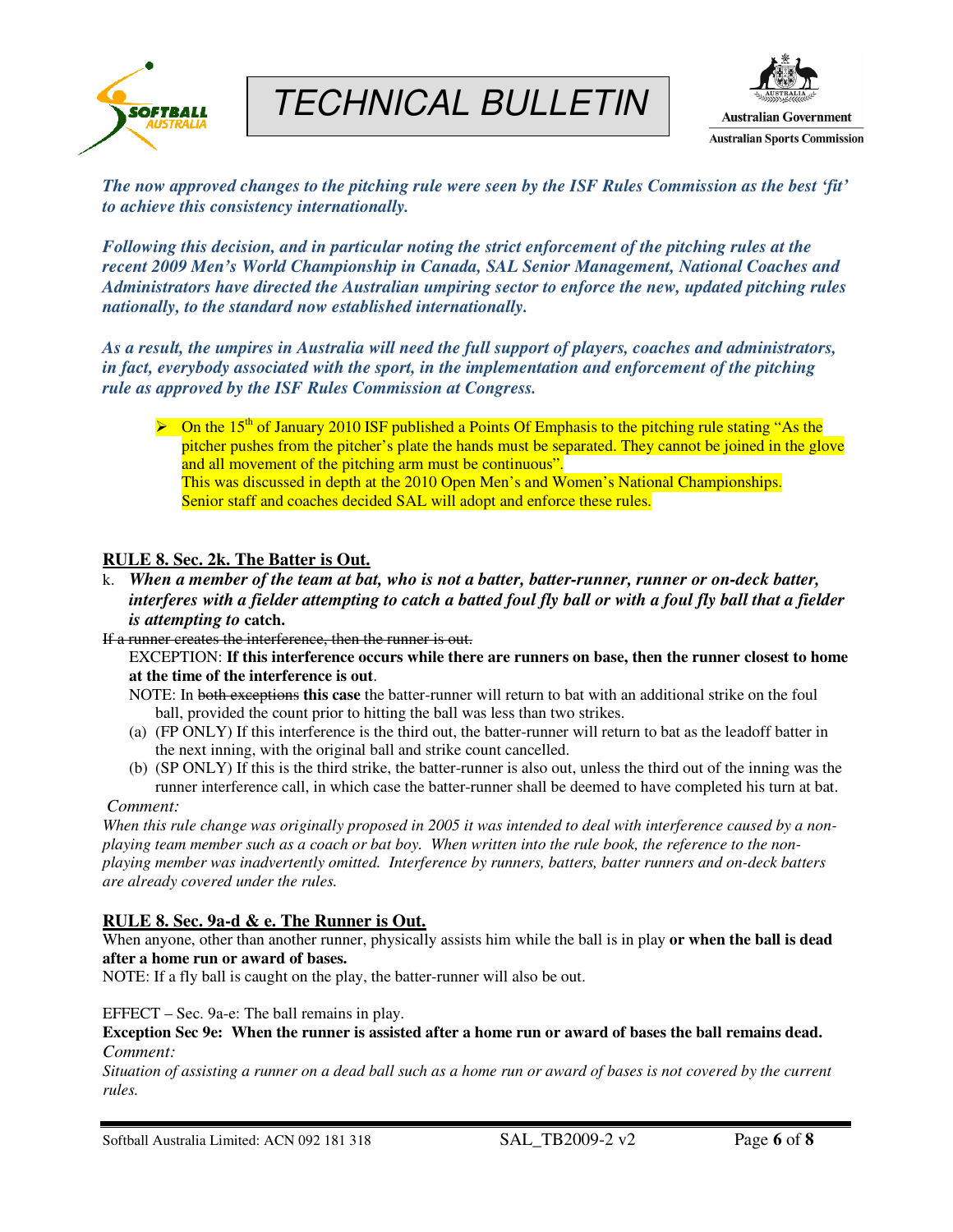



# **RULE 8. Sec. 9n. The Runner is Out.**

THE RUNNER IS OUT.

- n. **When he interferes with a fielder attempting to catch a foul fly ball, or with a foul fly ball that a fielder is attempting to catch, in which case the batter-runner will return to bat with an additional strike on the foul ball, provided the count prior to hitting the ball was less than two strikes.** 
	- **i) (FP ONLY) If this interference is the third out, the batter-runner will return to bat as the leadoff batter in the next inning, with the original ball and strike count cancelled.**
	- **ii) (SP ONLY) If this is the third strike, the batter-runner is also out, unless the third out of the inning was the runner interference call, in which case the batter-runner shall be deemed to have completed his turn at bat.**

*Comment:*

*Clarifies what happens if the runner causes interference on a foul fly ball.* 

#### **RULE 8. Sec. 9s. The Runner is Out.**

When he runs bases in reverse order, **or off the base line while not attempting to advance, in an attempt to** either confuse the fielders or to make a travesty of the game.

*Comment:* 

*Runner 1 (R1) on third base, Runner 2 (R2) on first base. On the pitch R2 sprints toward Right Field (F9) and remains at right field, the catcher throws the ball to short stop (F6) for the tag on the perceived steal to second base. F6 confused moves toward F9, at this point R1 steals for home. Ruling: The ball is dead and the runner is out.* 

*This action is not in the spirit of the game; deception is not part of the game of softball.*

#### **RULE 8. Sec. 9z. The Runner is Out.**

z. When runners switch positions on the bases.

Effect 9 z

**This is an appeal play. When properly appealed, each runner discovered to have switched positions on the bases will be declared out and the Head Coach shall be ejected for Unsportsmanlike Conduct.** 

NOTE: **The appeal** can be made any time until all runners who switched positions are in the dugout or the inning is over. If one of the runners who switched bases is on base, both he and all other runners who switched bases will be out, even if they had scored, and any run(s) scored by any of the runners who switched bases will be nullified.

*Comment: See Rule 1 sec 2* 

# **RULE 9. Sec. 1n. Dead Ball**

When the runner runs bases in reverse order, **or off the baseline, while not attempting to advance, in an attempt to** either to confuse the fielders or to make a travesty of the game.

*Comment:*

*Adds that the deception created by not directly advancing to the next base by running off the base path results is a dead ball.* 

# **RULE 10. Sec. 1L. Umpires**

The plate and base umpire have equal authority to.

5. Call an infield fly.

*Comment:* 

*Depending on the course of the fly ball and the position of the fielders, the base umpire can have a better angle than plate umpire to determine whether it is an infield fly or an outfield fly.* 

Softball Australia Limited: ACN 092 181 318 SAL\_TB2009-2 v2 Page **7** of **8**